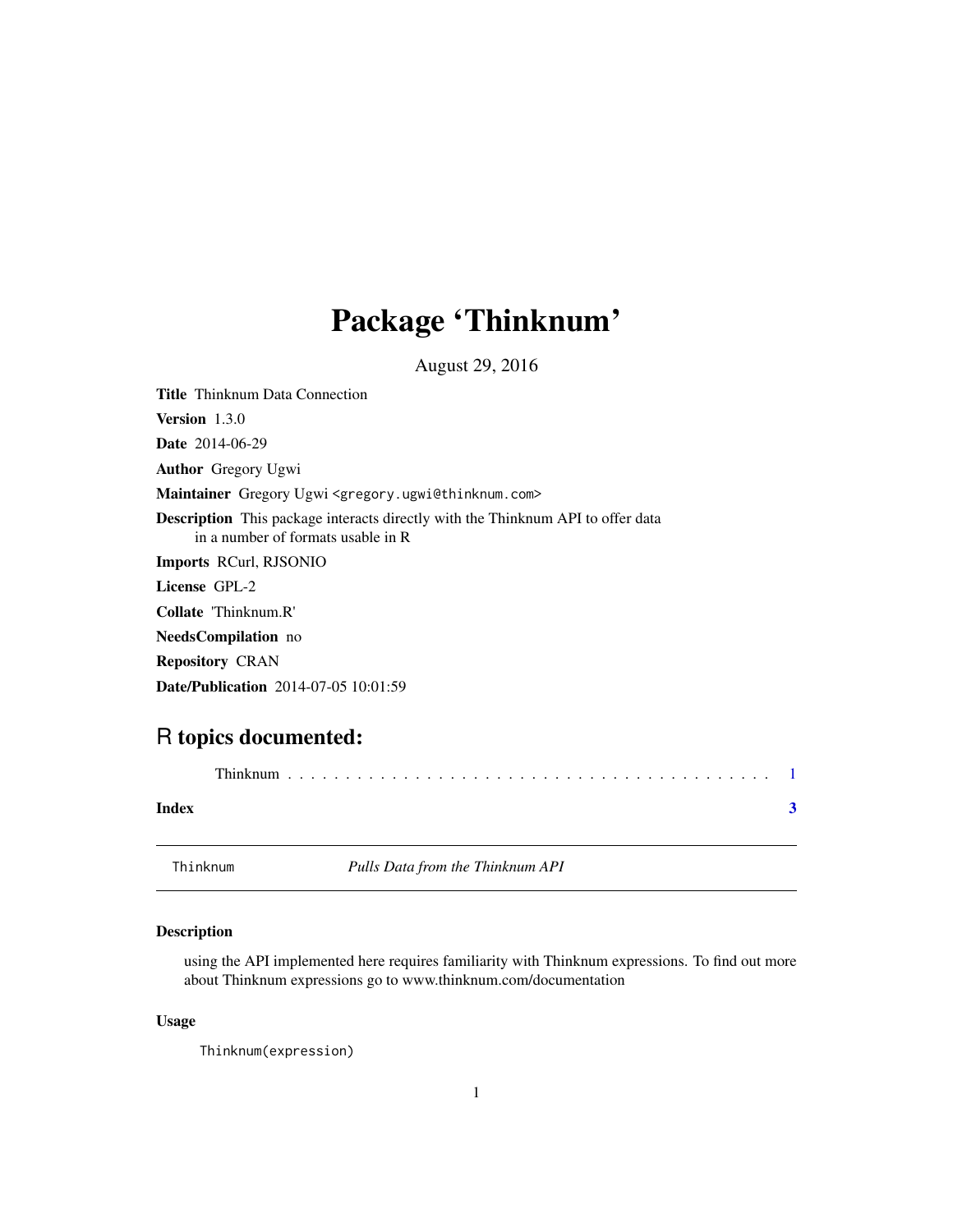#### 2 a compared to the contract of the contract of the contract of the contract of the contract of the contract of the contract of the contract of the contract of the contract of the contract of the contract of the contract o

#### Arguments

expression Thinknum expression specified as a string

#### Details

For details on our API go to www.thinknum.com/API

#### Value

return value is a data.frame, the first column is a date, all other columns are numerics.

#### Author(s)

Gregory

#### References

This R package uses the Thinknum API. For more information go to http://www.thinknum.com/api.

#### Examples

```
## Not run:
thinknumdata = Thinknum("total_revenue(goog)")
```
## End(Not run)